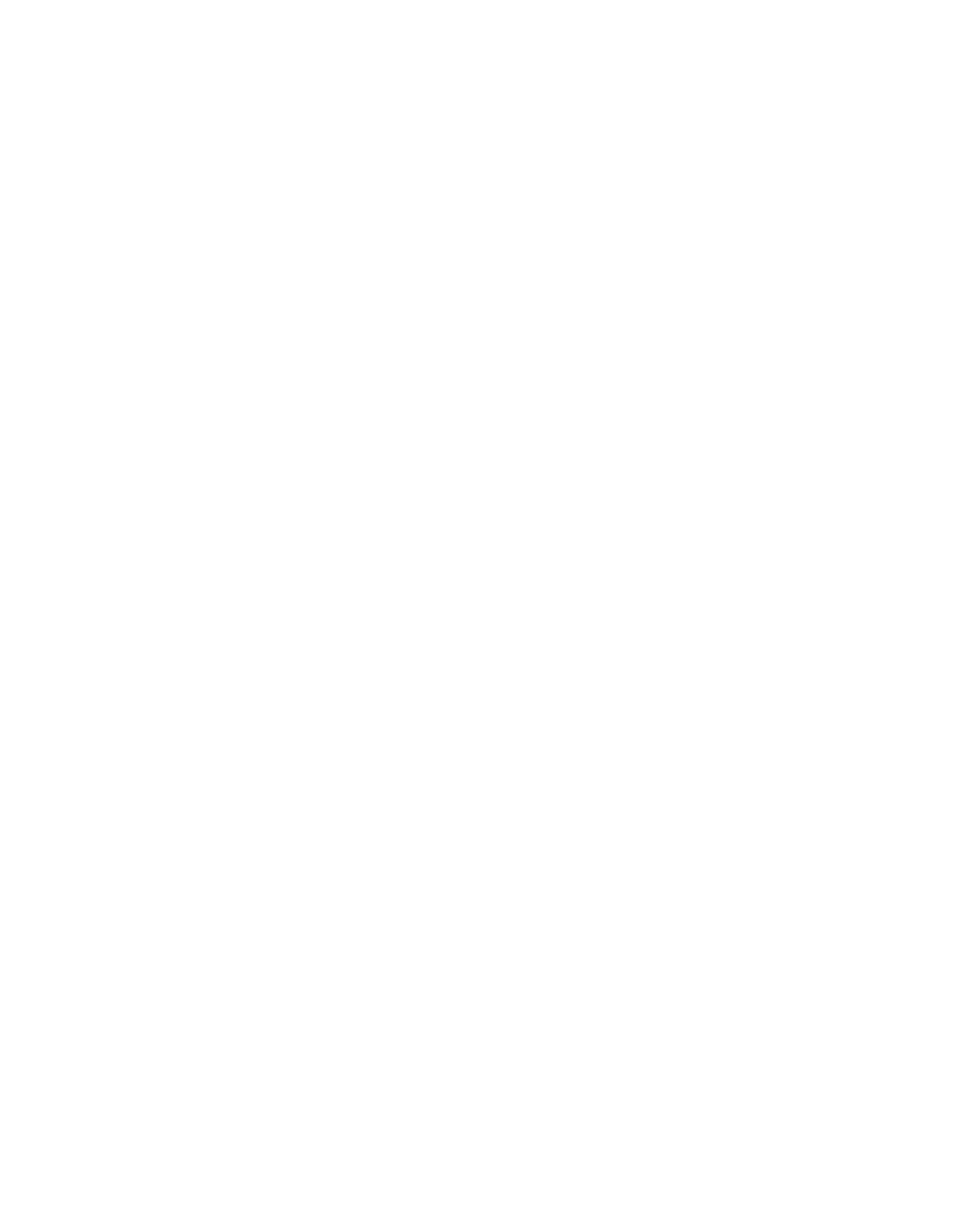### **Executive Summary**

- 1. The purpose of this study was to examine the significance of fires that occur on the exterior of multiresidential buildings. This research was motivated by the findings of previous investigations into sprinkler systems and the storage of propane in these types of buildings, which suggested there are existing vulnerabilities associated with fires that commence in external, recreational areas such as balconies and patios.
- 2. Data was provided by the British Columbia Office of the Fire Commissioner and included all fires reported to the Office between October 2006 and October 2011. From a total of 37,942 fires that were reported, 2,638 fires that occurred in multi-residential buildings were retained for this analysis.
- 3. Overall, 9.7% of the multi-residential building fires originated from an outside area (either the exterior balcony (including open porch or deck) or court/patio/terrace area). There were no fatalities recorded as having been associated with these outside-origin fires, and there was no difference in the frequency of injury associated with outside fires (in relation to all others). The damage associated with outside fires was 2.4 times greater than the average loss associated with all other multiresidential structure fires.
- 4. There is clear indication that there is a vulnerability associated with fires that commence on the exterior of multi-residential buildings, in relation to all other fires. The analysis revealed that, , relative to the remainder of the multi-residential structure fires examined, fires that commenced on the building exterior were:
	- a) 5.5 times less likely to activate a smoke alarm and 1.4 times more likely to require visual sighting of some other means of personal detection.
	- b) 1.5 times more likely to require the fire department to apply water and 1.5 times more likely to have been controlled by makeshift firefighting aids.
	- c) 3.3 times less likely to have burned out on their own, 5.4 times less likely to have been controlled by the removal or shut-off of the fuel supply, and 3.5 times less likely to have been controlled by sprinkler systems.
	- d) 1.1 times less likely to be contained to at least the room of origin of the fire, 1.9 times more likely to extend as far as the building of origin, and 4.1 times more likely to extend beyond the property of origin.
- 5. These vulnerabilities should be ameliorated to an extent by the recent amendments to the British Columbia Building Code that mandate additional fire protection for mid-rise, multi-residential buildings, including (but not restricted to) sprinklers on balconies, fire-resistant exterior cladding, and additional fire separations in roof areas.
- 6. In addition to these measures, however, it is worth exploring the fire safety implications of rethinking the recreational use of propane on balconies and the significance of unplanned fuel loads in these areas as a result of them being used for storage. Keeping in mind these legitimate uses for these areas of the buildings, it is worth considering enhancing the fire protection systems in place on balconies and common recreational by either (a) prohibiting storage in these areas, (b) providing strategies for early detection of fire events, or (c) extending sprinkler protection to cover these areas, where possible. Whichever combination of techniques are selected, reducing the exposure to these vulnerabilities needs a systems approach (involving the building resident, the building responsible person, the built-in fire protection strategies, and the fire service) and must operate within a realistic framework about legitimate use, storage requirements, and costs of fire protection.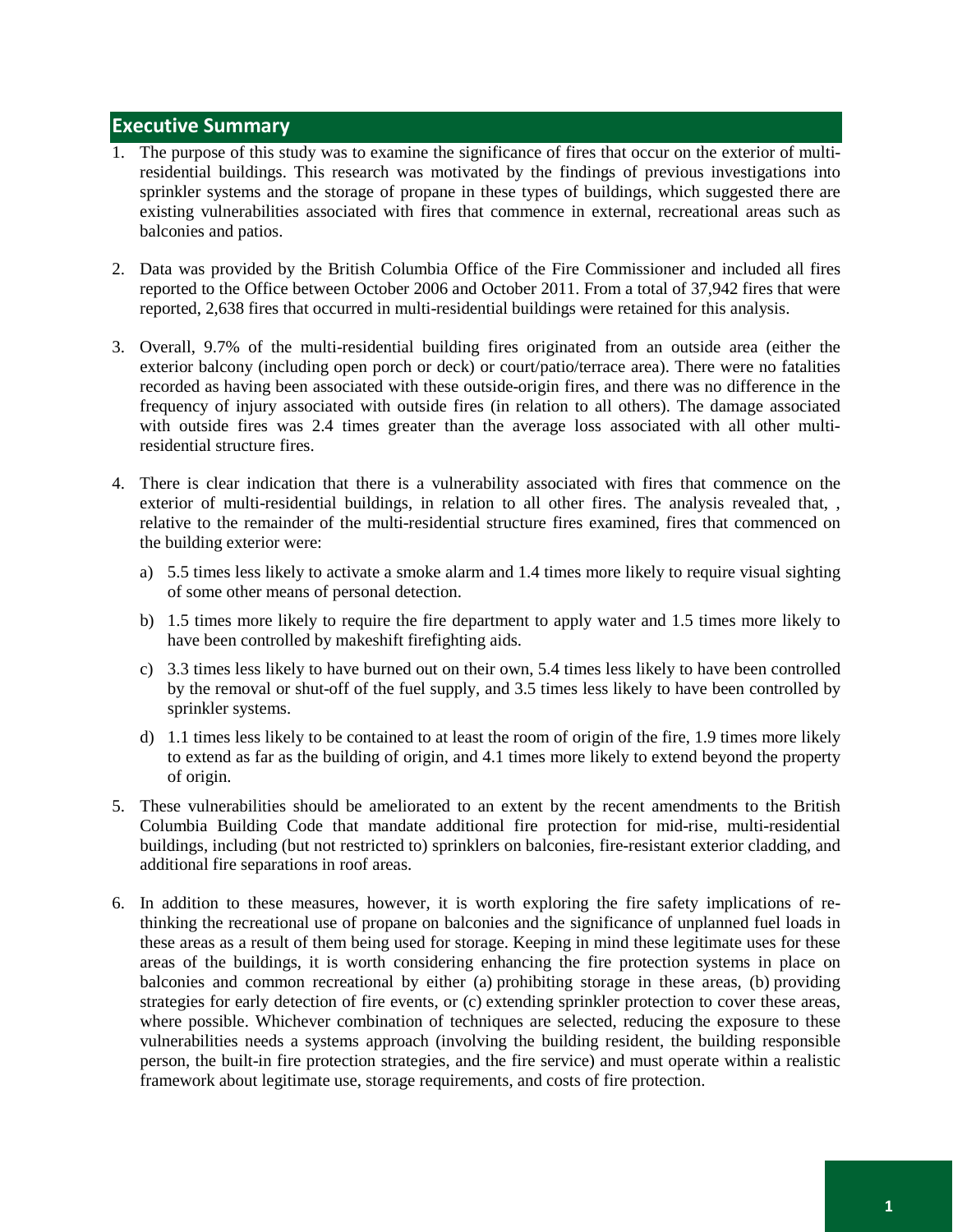### **Background and Purpose of this Research**

Recent research into the significance of sprinkler systems for fire outcomes [1, 2] and the fire implications for the storage/use of propane in multi-residential buildings [3] has raised concerns that fires that occur on the exterior of multi-residential buildings expose vulnerabilities in existing fire safety strategies and systems. This research note summarizes the findings from a retrospective analysis of fiveyears of fire incident data reported in British Columbia (BC) examining how the built-in fire protection systems have performed historically when confronted with fires in multi-residential buildings that commence on the building exterior.

#### **Identifying Relevant Cases for Analysis**

Data was provided by the BC Office of the Fire Commissioner (OFC), including all fires reported to the OFC between October 2006 and October 2011. The overall data set of 37,492 fires was sorted and incidents were retained for analysis if they had occurred in an apartment, tenement, flat, townhouse, or condominium<sup>[1](#page-3-0)</sup> and fires were classified as originating outside if they were identified as having started on an exterior balcony (including open porch or deck) or a court/patio/terrace area.<sup>[2](#page-3-1)</sup>

Table 1 demonstrates the number of BC reporting areas that provided data, along with the number of multi-residential structure fires, the number of fire-related deaths and injuries, and the estimated average property loss associated with each fire. Overall, 9.7% of the fires that were reported in multi-residential buildings originated from the outside area. With respect to fire-related fatalities, there were none that resulted from fires that originated outside the building. The injury rate per 1,000 fires was equivalent for fires that originated outside (70.6 injuries) compared to the remainder of the fires  $(89.4 \text{ injuries})$ . Interestingly, however, the difference between the estimated property losses (in dollars) as a result of fire origin indicated that the damage as a result of fires that originated outside the multi-residential buildings was 2.[4](#page-3-3) times greater than for damage caused by all other multi-residential fires.<sup>4</sup>

| TABLE 1. FREQUENCY OF STRUCTURE FIRES, DEATHS, INJURIES, AND AVERAGE LOSS (\$) FOR FIRES IN |  |  |
|---------------------------------------------------------------------------------------------|--|--|
| MULTI-RESIDENTIAL BUILDINGS AS A FUNCTION OF AREA OF FIRE ORIGIN                            |  |  |

| Area of origin for the fire | # Reporting locations | # Fires | # Deaths | # Injuries | Avg. $$loss*$ |
|-----------------------------|-----------------------|---------|----------|------------|---------------|
| Originated outside          | 44                    | 255     |          | 18         | \$138.376     |
| Did not originate outside   | 102                   | 2.383   | 36       | 213        | \$58.016      |
| <b>Total</b>                | 106                   | 2,638   | 36       | 231        | \$80.348      |

\* Missing values were excluded from this average loss calculation, resulting in outside  $n = 241$  and not outside  $n = 2,318$ .

# **How the Fire was Initially Detected by Area of Origin**

Figure 1 shows the process by which multi-residential structure fires were initially detected as a function of the area of origin for the fire. As can be seen, the fires that occurred on the outside of these multiresidential buildings were 5.5 times less likely to be detected as a result of an activated smoke alarm and

 $\overline{a}$ 

<span id="page-3-0"></span><sup>1</sup> Property classification values: PR3210, PR3220, PR3230, PR3240, PR3250, and PR3290.

<span id="page-3-1"></span><sup>2</sup> Fire origin area values: OA7200 = exterior balcony and OA9200 = court/patio/terrace.

<span id="page-3-2"></span><sup>3</sup> Rate-ratio difference here was non-significant, *Z* = −0.96, *p* > .10.

<span id="page-3-3"></span><sup>&</sup>lt;sup>4</sup> Significant independent samples *t*-test:  $t$  (df = 2,557) = 2.10,  $p$  < .04.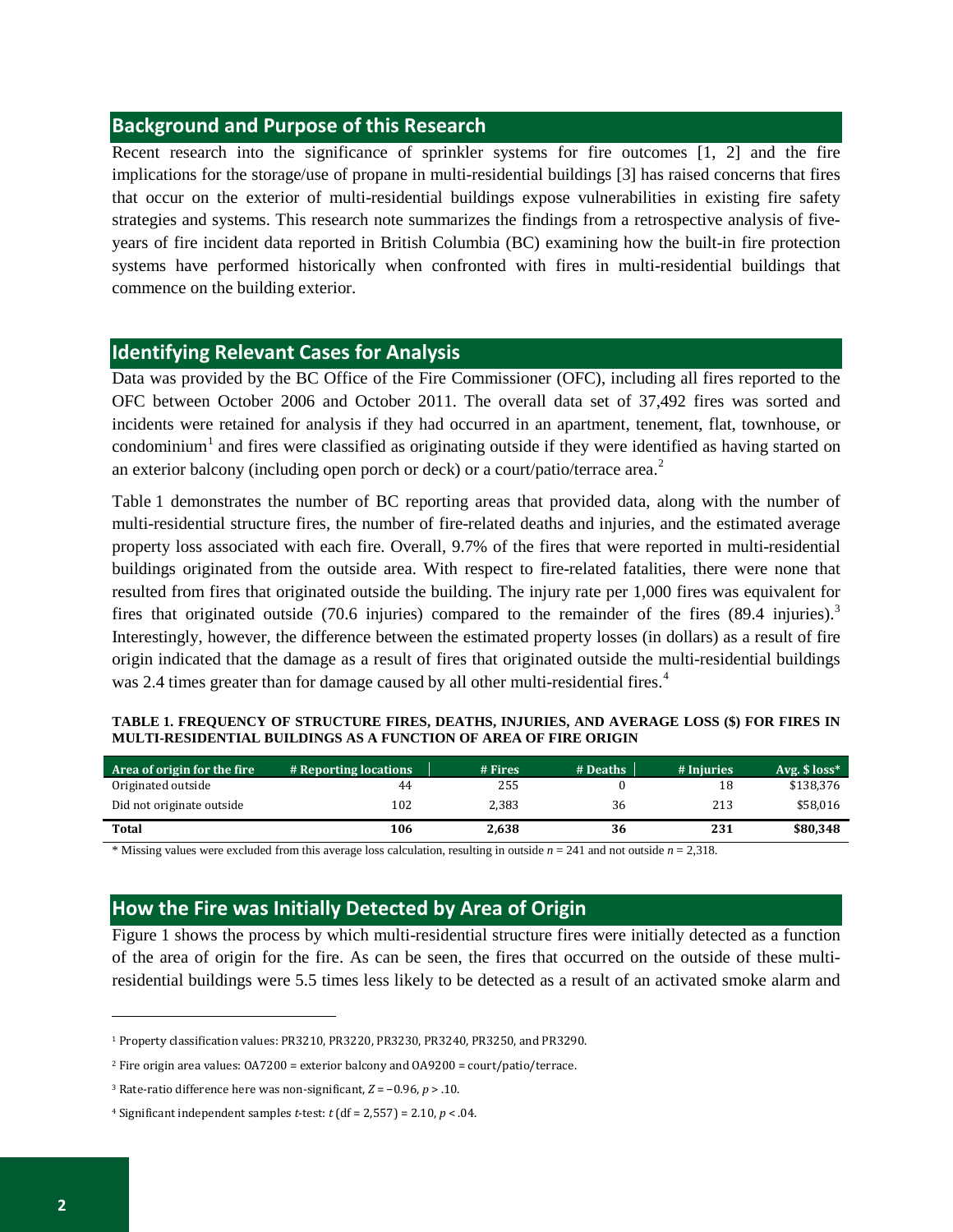1.4 times more likely to require visual sighting of some other means of personal detection.<sup>[5](#page-4-0)</sup> These patterns have obvious implications for the typical built-in fire protection systems in these buildings, exposing a gap in the monitoring coverage typically provided by smoke alarms.

#### **FIGURE 1. PROCESS OF INITIAL DETECTION FOR FIRES IN MULTI-RESIDENTIAL BUILDINGS AS A FUNCTION OF AREA OF FIRE ORIGIN**



### **Method of Fire Control by Area of Origin**

 $\overline{a}$ 

Figure 2 displays the relative frequencies at which a range of methods of fire control were utilized to respond to these multi-residential structure fires, as a function of the fire area of origin. These patterns demonstrate that fires that commenced on the outside of multi-residential buildings were 1.5 times more likely to require the fire department to apply water and 1.5 times more likely to have been controlled by makeshift firefighting aids. In contrast, these external fires were also 3.3 times less likely to have burned out on their own, 5.4 times less likely to have been controlled by the removal or shut-off of the fuel supply, and 3.5 times less likely to have been controlled by sprinkler systems.

<span id="page-4-0"></span><sup>5</sup> All differences discussed here were significant, with planned comparisons returning *Z*'s > |1.96|.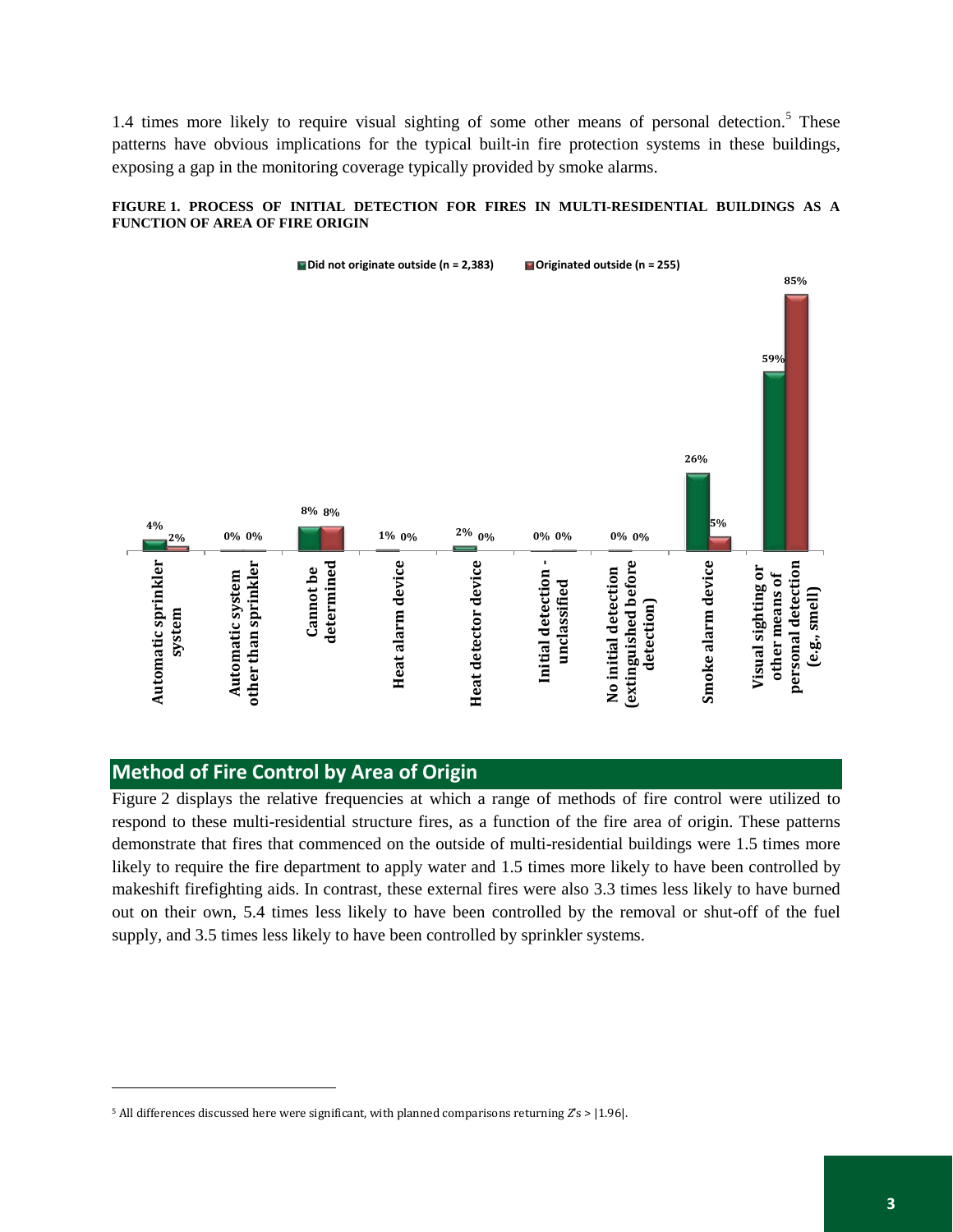#### **FIGURE 2. METHOD OF FIRE CONTROL FOR FIRES IN MULTI-RESIDENTIAL BUILDINGS AS A FUNCTION OF AREA OF FIRE ORIGIN**

■ Did not originate outside (n = 2,383) **■ Originated outside (n = 255)** 



## **Spread of Fires by Area of Origin**

The relative extent to which these multi-residential structure fires spread are displayed in Figure 3 as a function of the fire area of origin. Despite some variations in the relative percentages at which fires were confined to the object, part of room, and room of origin as a function of the area of fire origin, when these percentages are combined to examine how often fires were confined to at least the room of origin it revealed that outside origin fires were 1.1 times less likely to be contained to this level (76.1% for outside fires vs. 86.1% for the rest of the incidents). In contrast, the fires that originated outside were 1.9 times more likely to extend as far as the building of origin and 4.1 times more likely to extend beyond the property of origin, relative to the remainder of the multi-residential structure fires examined.<sup>[6](#page-5-0)</sup>

 $\overline{a}$ 

<span id="page-5-0"></span><sup>6</sup> All differences discussed in this paragraph were significant, with planned comparisons returning *Z*'s > |1.96|.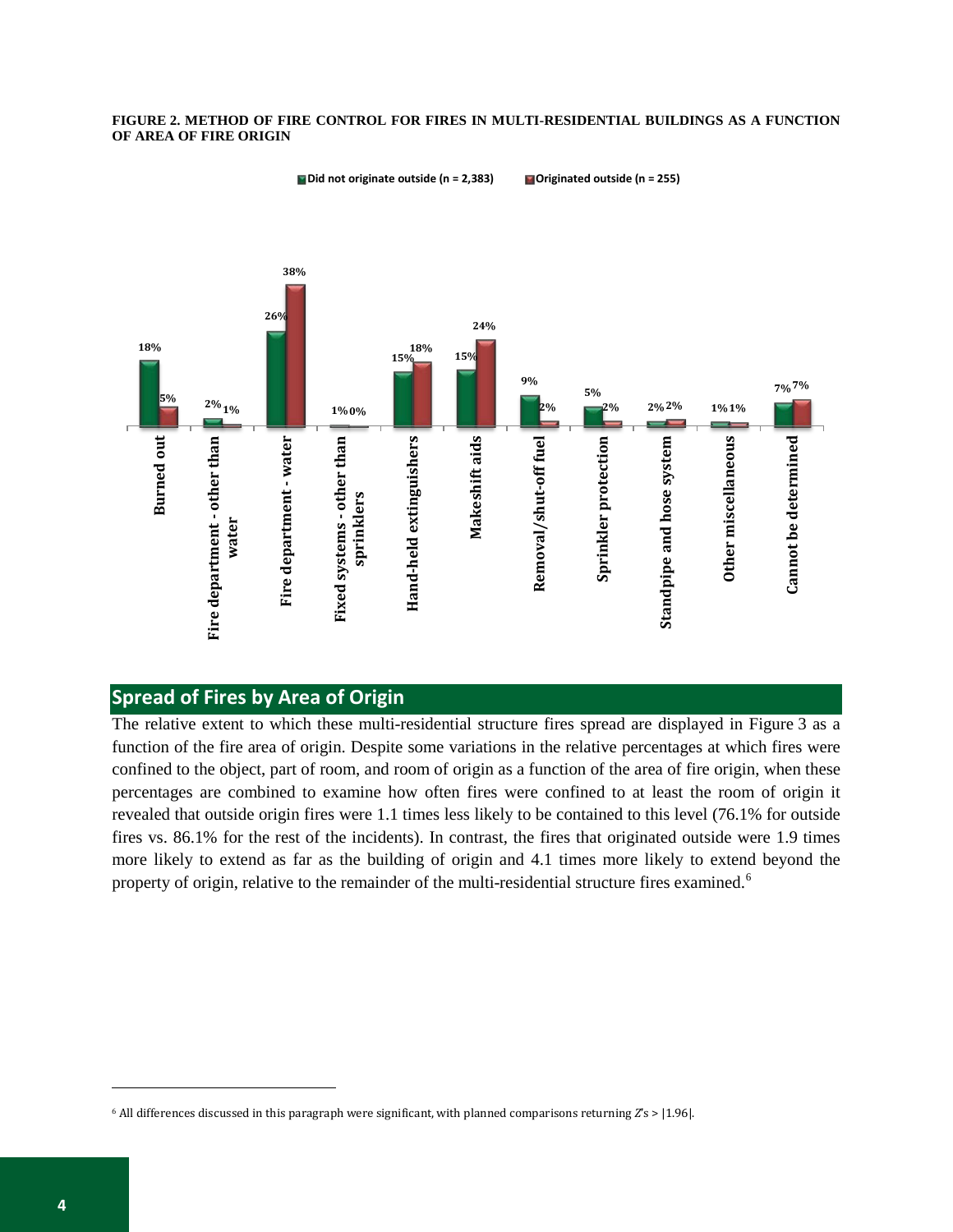#### **FIGURE 3. EXTENT OF FIRE SPREAD FOR FIRES IN MULTI-RESIDENTIAL BUILDINGS AS A FUNCTION OF AREA OF FIRE ORIGIN**



#### **Discussion and Conclusions**

In summarizing these findings, fires that commenced on the exterior of these multi-residential buildings were:

- a) Less likely to activate a smoke alarm and more likely to require visual sighting of some other means of personal detection.
- b) More likely to require the fire department water application.
- c) Less likely to have burned out on their own, less likely to have been controlled by the removal/shut-off of fuel, and less likely to have been controlled by sprinklers.
- d) More likely to extend as far as the building of origin and beyond.

These vulnerabilities should be ameliorated to an extent by the recent amendments to the British Columbia Building Code that mandate additional fire protection for new mid-rise, multi-residential buildings, including (but not restricted to) sprinklers on balconies (to additional code levels required under NFPA 13), fire-resistant exterior cladding, and additional fire separations in roof areas [4].

In addition to these measures, however, it is worth exploring the fire safety implications of re-thinking the recreational use of propane on balconies and the significance of unplanned fuel loads in these external areas as a result of them being used for storage. Keeping in mind these legitimate uses for these areas of the buildings, it is worth considering enhancing the fire protection systems in place on balconies and common recreational by either

a) Prohibiting storage in these areas;